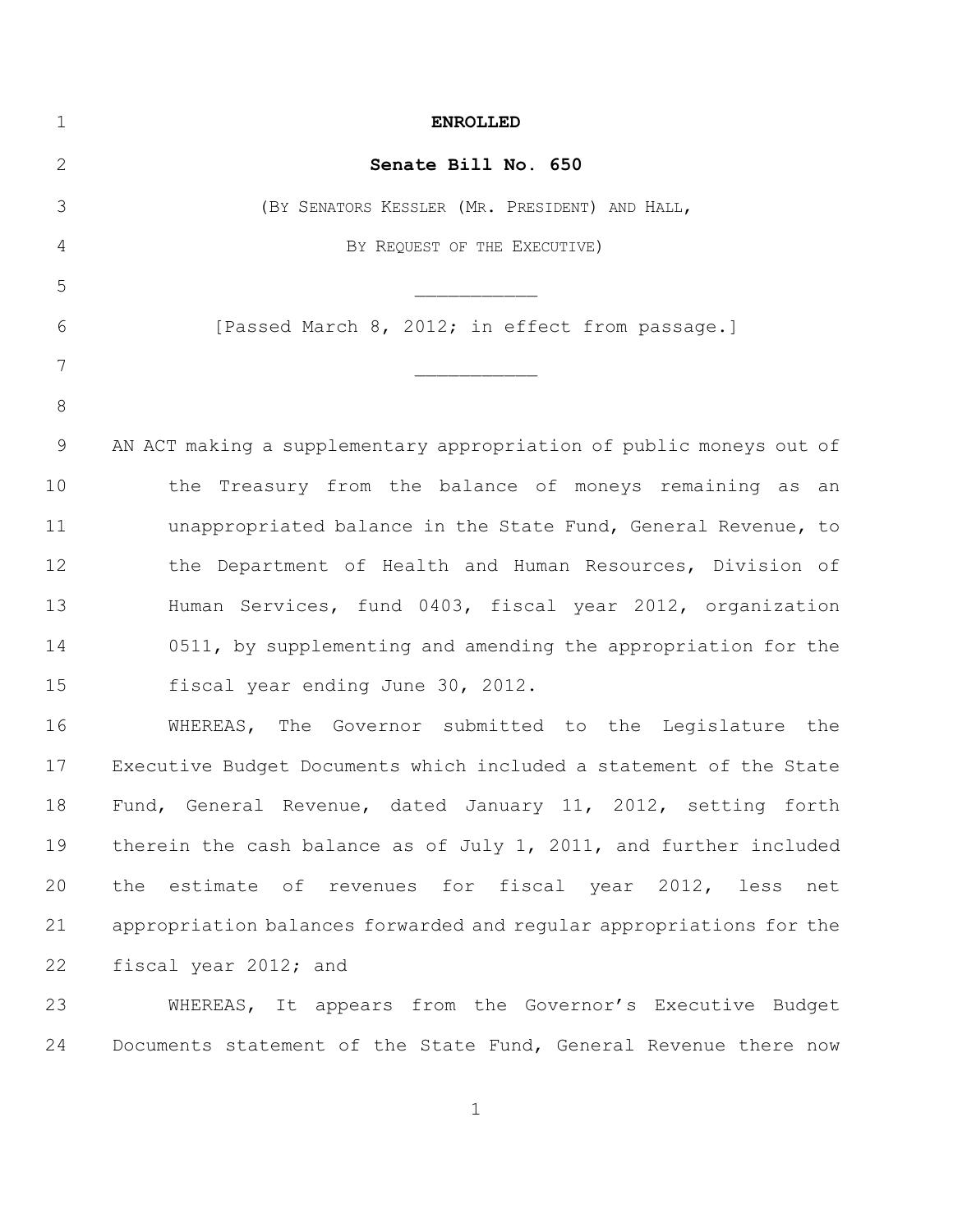| $\mathbf 1$ |                                                                    | remains an unappropriated balance in the State Treasury which is |       |    |              |
|-------------|--------------------------------------------------------------------|------------------------------------------------------------------|-------|----|--------------|
| 2           | available for appropriation during the fiscal year ending June 30, |                                                                  |       |    |              |
| 3           | 2012; therefore                                                    |                                                                  |       |    |              |
| 4           | Be it enacted by the Legislature of West Virginia:                 |                                                                  |       |    |              |
| 5           | That the total appropriation for the fiscal year ending June       |                                                                  |       |    |              |
| 6           | 30, 2012, to fund 0403, fiscal year 2012, organization 0511, be    |                                                                  |       |    |              |
| 7           |                                                                    | supplemented and amended to read as follows:                     |       |    |              |
| 8           |                                                                    | TITLE II--APPROPRIATIONS.                                        |       |    |              |
| $\mathsf 9$ |                                                                    | Section 1. Appropriations from General Revenue.                  |       |    |              |
| 10          |                                                                    | DEPARTMENT OF HEALTH AND HUMAN                                   |       |    |              |
| 11          |                                                                    | <b>RESOURCES</b>                                                 |       |    |              |
| 12          | 67-Division of Human Services                                      |                                                                  |       |    |              |
| 13          | (WV Code Chapters 9, 48 and 49)                                    |                                                                  |       |    |              |
| 14          |                                                                    | Fund 0403 FY 2012 Org 0511                                       |       |    |              |
| 15          |                                                                    |                                                                  |       |    | General      |
| 16          |                                                                    |                                                                  | Act-  |    | Revenue      |
| 17          |                                                                    |                                                                  | ivity |    | Funds        |
| 18          | $\mathbf 1$                                                        | Personal Services.                                               | 001   | \$ | 27, 315, 518 |
| 19          | 2                                                                  | Annual Increment                                                 | 004   |    | 771,638      |
| 20          | 3                                                                  | Employee Benefits.                                               | 010   |    | 12,354,350   |
| 21          | 4                                                                  | Unclassified                                                     | 099   |    | 15, 452, 857 |
| 22          | 5                                                                  | Child Care Development                                           | 144   |    | 775,933      |
| 23          | 6                                                                  | Medical Services Contracts and Office                            |       |    |              |
| 24          | 7                                                                  | of Managed Care                                                  | 183   |    | 1,835,469    |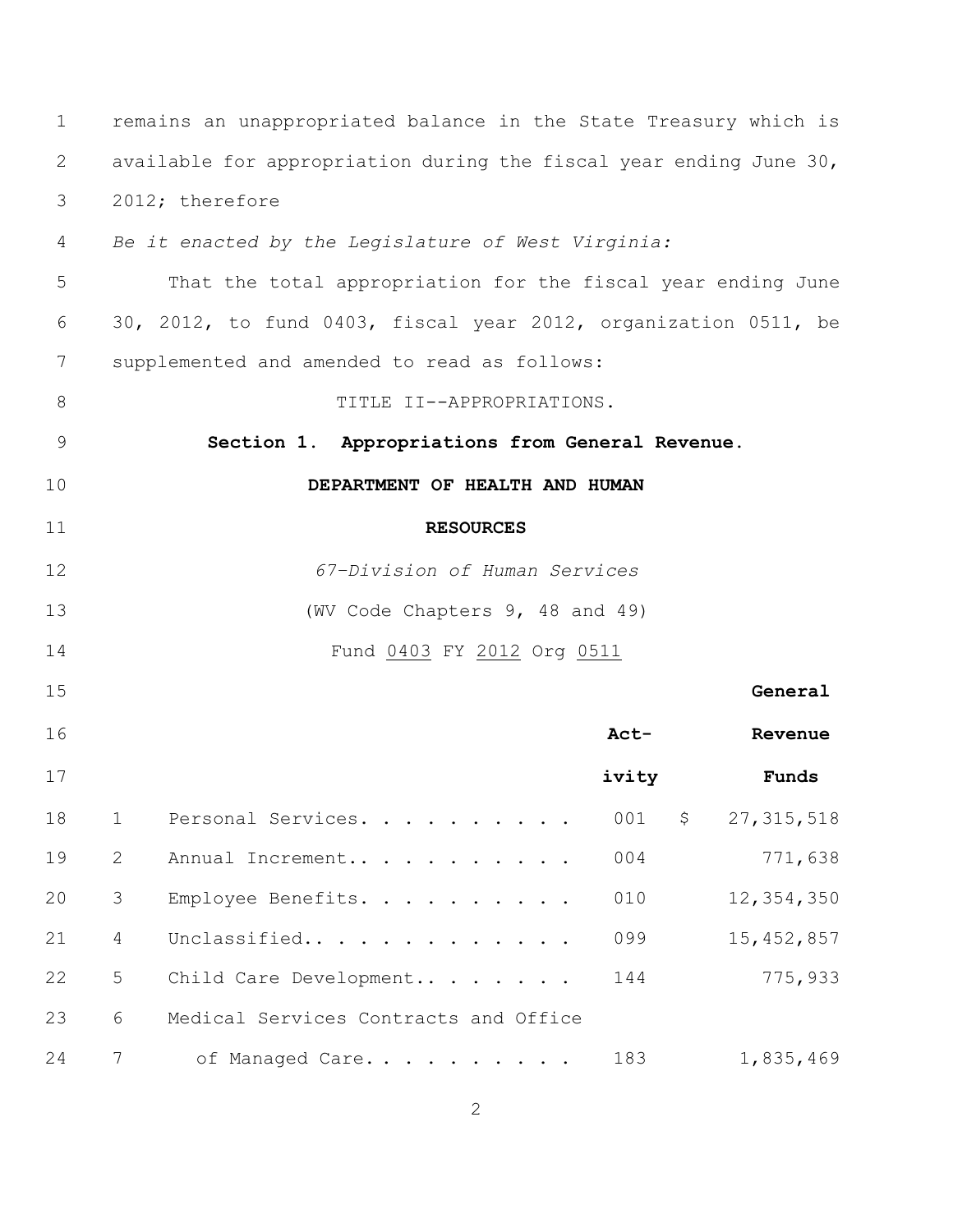| $\mathbf 1$    | 8  | Medical Services (R)              | 189 | 230, 550, 319 |
|----------------|----|-----------------------------------|-----|---------------|
| 2              | 9  | Social Services.                  | 195 | 75, 571, 254  |
| 3              | 10 | Family Preservation Program.      | 196 | 1,565,000     |
| $\overline{4}$ | 11 | Family Resource Networks (R)      | 274 | 1,905,367     |
| 5              | 12 | Domestic Violence Legal Services  |     |               |
| $\sqrt{6}$     | 13 | Fund.                             | 384 | 400,000       |
| 7              | 14 | James "Tiger" Morton Catastrophic |     |               |
| 8              | 15 | Illness Fund.                     | 455 | 698,797       |
| $\overline{9}$ | 16 | MR/DD Waiver                      | 466 | 88,753,483    |
| 10             | 17 | Child Protective Services Case    |     |               |
| 11             | 18 | Workers                           | 468 | 19, 142, 591  |
| 12             | 19 | OSCAR and RAPIDS                  | 515 | 5,086,356     |
| 13             | 20 | Title XIX Waiver for Seniors -    |     |               |
| 14             | 21 | Surplus.                          | 526 | 2,500,000     |
| 15             | 22 | Title XIX Waiver for Seniors      | 533 | 9,587,500     |
| 16             | 23 | WV Teaching Hospitals             |     |               |
| 17             | 24 | Tertiary/Safety Net               | 547 | 6,356,000     |
| 18             | 25 | Specialized Foster Care.          | 566 | 621,895       |
| 19             | 26 | Child Welfare System              | 603 | 1,731,795     |
| 20             | 27 | Medical Services - Surplus        | 633 | 2,009,222     |
| 21             | 28 | In-Home Family Education          | 688 | 900,000       |
| 22             | 29 | WV Works Separate State Program.  | 698 | 4,750,000     |
| 23             | 30 | Child Support Enforcement.        | 705 | 6,135,598     |
| 24             | 31 | Medicaid Auditing.                | 706 | 605,618       |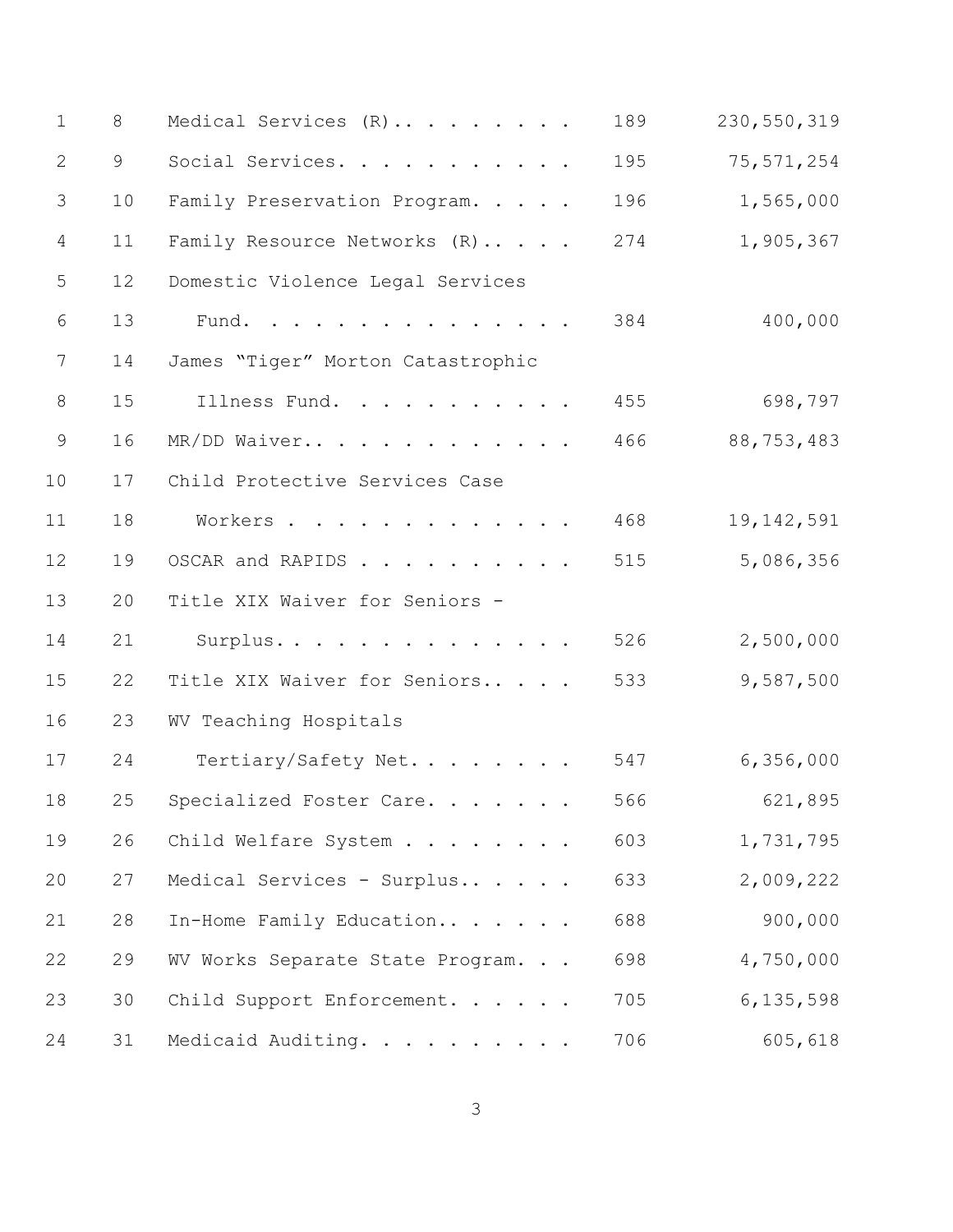| $\mathbf 1$    | 32 | Temporary Assistance for Needy                                                              |     |                   |
|----------------|----|---------------------------------------------------------------------------------------------|-----|-------------------|
| 2              | 33 | Families/Maintenance of Effort. .                                                           | 707 | 22,969,096        |
| 3              | 34 | Child Care Maintenance of                                                                   |     |                   |
| $\overline{4}$ | 35 | Effort Match.                                                                               | 708 | 5,693,743         |
| 5              | 36 | Child and Family Services.                                                                  | 736 | 2,850,000         |
| 6              | 37 | Grants for Licensed Domestic Violence                                                       |     |                   |
| $7\phantom{.}$ | 38 | Programs and Statewide Prevention.                                                          | 750 | 2,500,000         |
| 8              | 39 | Capital Outlay and Maintenance (R)                                                          | 755 | 11,875            |
| $\overline{9}$ | 40 | Medical Services Administrative                                                             |     |                   |
| 10             | 41 | Costs.                                                                                      | 789 | 24,501,916        |
| 11             | 42 | Indigent Burials (R)                                                                        | 851 | 2,550,000         |
| 12             | 43 | BRIM Premium                                                                                | 913 | 834,187           |
| 13             | 44 | Rural Hospitals Under 150 Beds                                                              | 940 | 2,596,000         |
| 14             | 45 | Children's Trust Fund - Transfer                                                            | 951 | 300,000           |
| 15             | 46 | Traumatic Brain Injury Waiver                                                               | 835 | 800,000           |
| 16             | 47 | Total.                                                                                      |     | \$<br>582,983,377 |
| 7 <sub>7</sub> |    | which considers the time to the second complete that the second consideration of the second |     |                   |

 Any unexpended balances remaining in the appropriations for Medical Services (fund 0403, activity 189), Family Resource Networks (fund 0403, activity 274), Capital Outlay and Maintenance (fund 0403, activity 755), and Indigent Burials (fund 0403, activity 851) at the close of the fiscal year 2011 are hereby reappropriated for expenditure during the fiscal year 2012.

 The above appropriation for James "Tiger" Morton Catastrophic Illness Fund (activity 455) shall be transferred to the James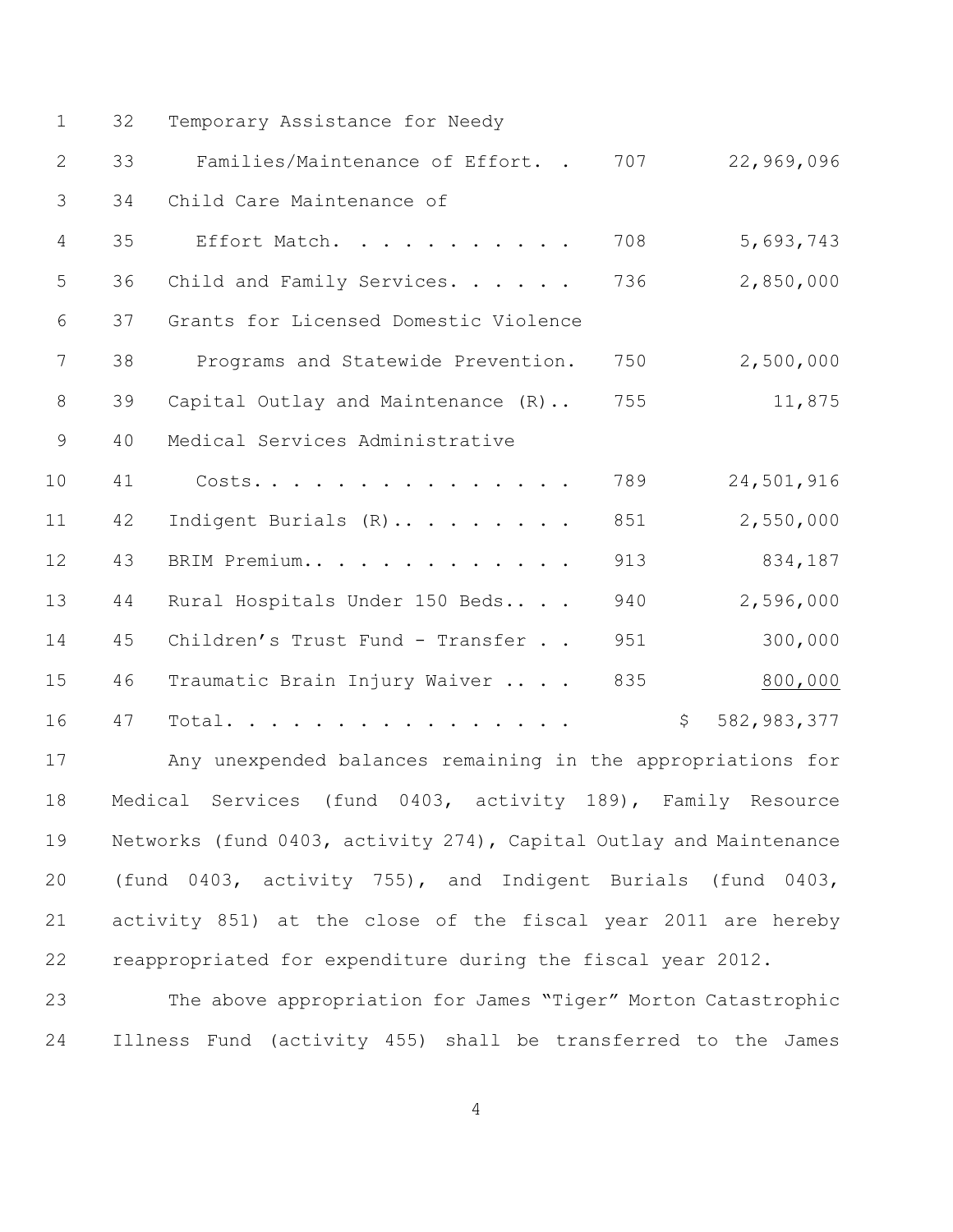"Tiger" Morton Catastrophic Illness Fund (fund 5454) as provided by Article 5Q, Chapter 16 of the code.

 The above appropriation for Domestic Violence Legal Services Fund (activity 384) shall be transferred to the Domestic Violence Legal Services Fund (fund 5455).

 Notwithstanding the provisions of Title I, section three of this bill, the secretary of the Department of Health and Human Resources shall have the authority to transfer funds within the above account: *Provided,* That no more than five percent of the funds appropriated to one line item may be transferred to other line items: *Provided, however,* That no funds from other line items shall be transferred to the personal services line item.

 From the above appropriation for Child Support Enforcement (fund 0403, activity 705) an amount not to exceed \$300,000 may be transferred to a local banking depository to be utilized to offset funds determined to be uncollectible.

 From the above appropriation for the Grants for Licensed 18 Domestic Violence Programs and Statewide Prevention (activity 750), fifty percent of the total shall be divided equally and distributed among the fourteen (14) licensed programs and the West Virginia Coalition Against Domestic Violence (WVCADV). The balance remaining in the appropriation for Grants for Licensed Domestic Violence Programs and Statewide Prevention (activity 750), shall be distributed according to the formula established by the Family